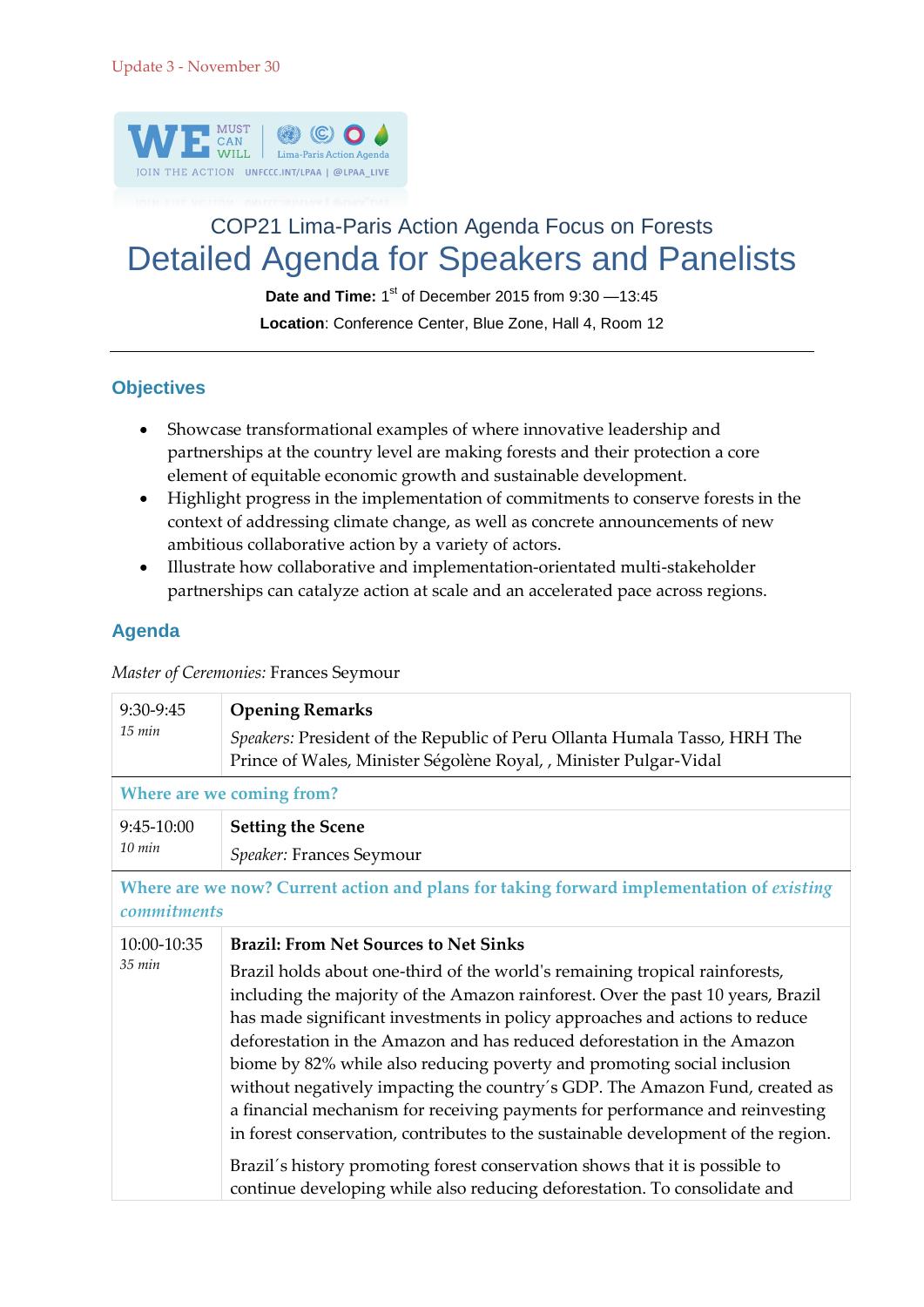|             | further expand these results, Brazil has submitted an ambitious INDC that<br>among other measures, intends to strengthen policies and actions with a view to<br>achieve, in the Brazilian Amazonia, zero illegal deforestation by 2030 and<br>compensating for greenhouse gas emissions from legal suppression of<br>vegetation by 2030; restore and reforest 12 million hectares of forests by 2030, for<br>multiple purposes; enhance sustainable native forest management systems,<br>through georeferencing and tracking systems applicable to native forest<br>management, aimed at curbing illegal and unsustainable practices.<br>Moderator: Dr. Carlos Klink, Secretary for Climate Change and Environmental<br>Quality at the Ministry of the Environment                 |
|-------------|------------------------------------------------------------------------------------------------------------------------------------------------------------------------------------------------------------------------------------------------------------------------------------------------------------------------------------------------------------------------------------------------------------------------------------------------------------------------------------------------------------------------------------------------------------------------------------------------------------------------------------------------------------------------------------------------------------------------------------------------------------------------------------|
|             | Panelists:                                                                                                                                                                                                                                                                                                                                                                                                                                                                                                                                                                                                                                                                                                                                                                         |
|             | Dr. Izabella Teixeira, Minister of the Environment of Brazil                                                                                                                                                                                                                                                                                                                                                                                                                                                                                                                                                                                                                                                                                                                       |
|             | M. Luciano Penido, Chairman FIBRIA                                                                                                                                                                                                                                                                                                                                                                                                                                                                                                                                                                                                                                                                                                                                                 |
|             | Dr. Gilberto Câmara, Brazilian Institute for Space Research (INPE)                                                                                                                                                                                                                                                                                                                                                                                                                                                                                                                                                                                                                                                                                                                 |
|             | Senator Jorge Viana, Brazilian State of Acre                                                                                                                                                                                                                                                                                                                                                                                                                                                                                                                                                                                                                                                                                                                                       |
|             | Gabriel Visconti, Deputy Director Official from the Brazilian Development<br>Bank (BNDES)/Amazon Fund                                                                                                                                                                                                                                                                                                                                                                                                                                                                                                                                                                                                                                                                              |
| 10:35-11:10 | <b>Indonesia: Progress in Challenging Times</b>                                                                                                                                                                                                                                                                                                                                                                                                                                                                                                                                                                                                                                                                                                                                    |
| 35 min      | Deforestation and forest degradation has been a challenge for Indonesia in the<br>last two decades. In tackling the issues, transformation through improvement on<br>forest governance, transparency, and stakeholder participation has continuously<br>enhanced. The present government has stated a strong intention to conduct<br>environmentally-sound development and moving towards climate resilient<br>development path. Recently Indonesia launched a nation-wide peat moratorium<br>and peat restoration initiatives with the aim at achieving sustainable<br>management of peat swamp ecosystems. The initiatives also deal with recurring<br>forest fire challenges that threatens not only the country's natural resources, but<br>also environment and human health. |
|             | Moderator: Wimar Witoelar, founder, Intermatrix Communications                                                                                                                                                                                                                                                                                                                                                                                                                                                                                                                                                                                                                                                                                                                     |
|             | Panelists:                                                                                                                                                                                                                                                                                                                                                                                                                                                                                                                                                                                                                                                                                                                                                                         |
|             | Ida Bagus Putera Parthama, Director General of Sustainable Forest<br>Management, Ministry of Environment and Forestry, Indonesia                                                                                                                                                                                                                                                                                                                                                                                                                                                                                                                                                                                                                                                   |
|             | Mr. Awang Faroek Ishak, Governor of East Kalimantan                                                                                                                                                                                                                                                                                                                                                                                                                                                                                                                                                                                                                                                                                                                                |
|             | Mr. Suahasil Nazara, Head of Fiscal Policy Agency, Ministry of Finance                                                                                                                                                                                                                                                                                                                                                                                                                                                                                                                                                                                                                                                                                                             |
|             | Ms. Shinta Widjaja Kamdani, CEO Sintesa Group and Vice-Chairwoman for<br>Sustainability, KADIN                                                                                                                                                                                                                                                                                                                                                                                                                                                                                                                                                                                                                                                                                     |
|             | Mr. Abdon Nababan, Secretary-General, AMAN                                                                                                                                                                                                                                                                                                                                                                                                                                                                                                                                                                                                                                                                                                                                         |
|             | Mr. Mansuetus Darto, National Coordinator of Oil Palm Smallholder Union<br>(SPKS), Indonesia                                                                                                                                                                                                                                                                                                                                                                                                                                                                                                                                                                                                                                                                                       |
| 11:10-11:25 | Coffee Break                                                                                                                                                                                                                                                                                                                                                                                                                                                                                                                                                                                                                                                                                                                                                                       |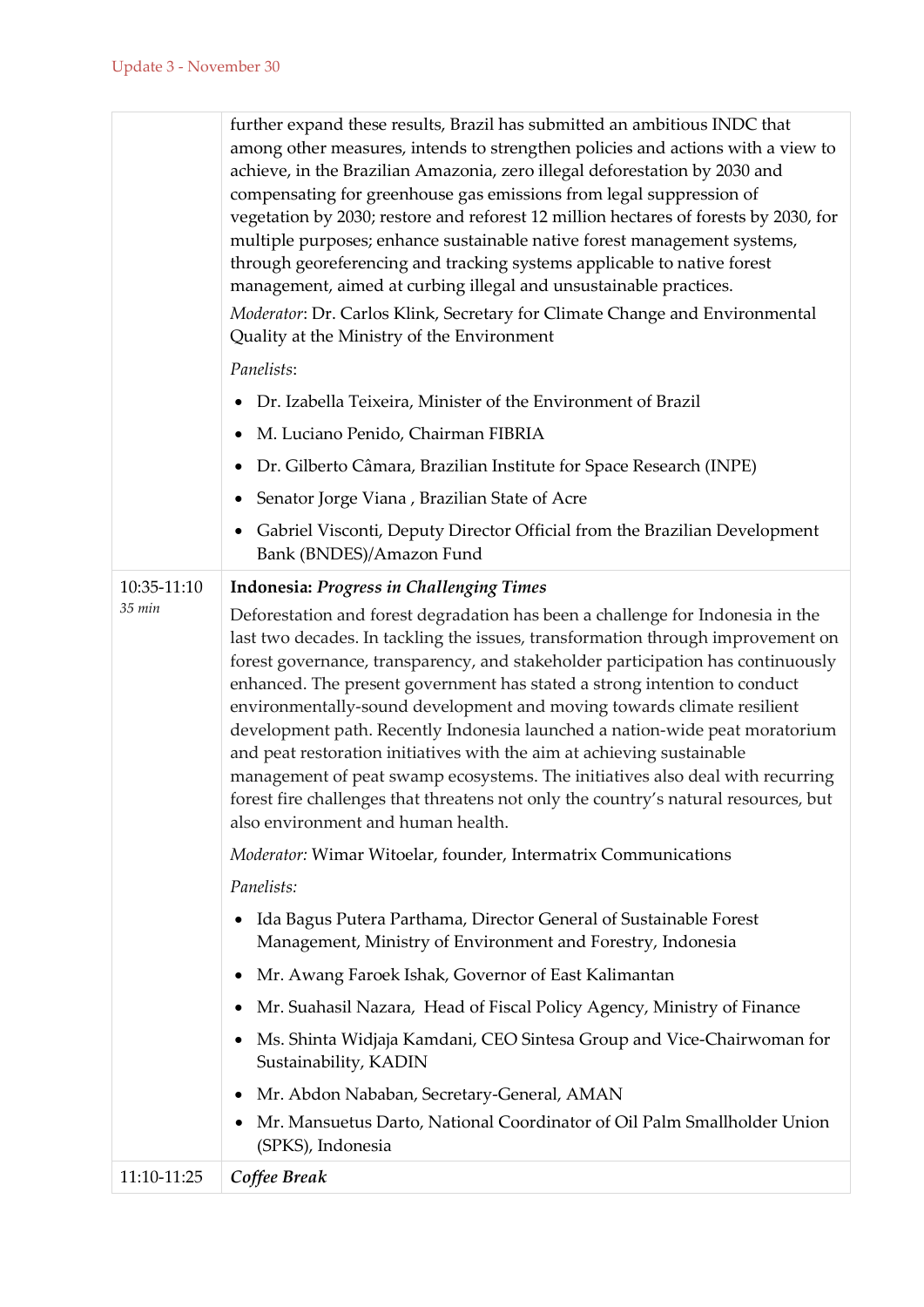| 11:25-12:05           | Africa: Tackling Rural Poverty while Reducing Emissions from Forests                                                                                                                                                                                                                                                                                                                                                                                                                                                                                                           |
|-----------------------|--------------------------------------------------------------------------------------------------------------------------------------------------------------------------------------------------------------------------------------------------------------------------------------------------------------------------------------------------------------------------------------------------------------------------------------------------------------------------------------------------------------------------------------------------------------------------------|
| 40 min                | Rural poverty is an especially acute issue for Africa, a continent with the largest<br>percentage of undernourished people (30%), or over 200 million who go hungry<br>on a daily basis. Therefore, it is critical that any GHG mitigation program<br>contributes both to reducing emissions, alongside tackling rural poverty. The<br>session should therefore showcase progress towards low-carbon sustainable<br>development pathways.                                                                                                                                      |
|                       | Moderator: Lerato Mbele, Presenter of BBC Africa Business Report, BBC World<br><b>News</b>                                                                                                                                                                                                                                                                                                                                                                                                                                                                                     |
|                       | Panelists:                                                                                                                                                                                                                                                                                                                                                                                                                                                                                                                                                                     |
|                       | <b>DRC</b>                                                                                                                                                                                                                                                                                                                                                                                                                                                                                                                                                                     |
|                       | Robert Bopolo Mbongeza, Minister for Environment, Nature Conservation<br>$\bullet$<br>and Sustainable Development, DRC                                                                                                                                                                                                                                                                                                                                                                                                                                                         |
|                       | <b>Liberia</b>                                                                                                                                                                                                                                                                                                                                                                                                                                                                                                                                                                 |
|                       | Harrison Karnwea, Managing Director of Forestry Development Authority,<br>Liberia                                                                                                                                                                                                                                                                                                                                                                                                                                                                                              |
|                       | Datuk Franki Anthony Dass, Managing Director of Plantation Division, Sime<br>$\bullet$<br>Darby                                                                                                                                                                                                                                                                                                                                                                                                                                                                                |
|                       | Côte d'Ivoir                                                                                                                                                                                                                                                                                                                                                                                                                                                                                                                                                                   |
|                       | Rémi Allah-Kouadio, Minister of Environment and Sustainable<br>Development, Côte d'Ivoir                                                                                                                                                                                                                                                                                                                                                                                                                                                                                       |
|                       | Hubert Weber, Executive Vice-President and President, Mondeléz Europe                                                                                                                                                                                                                                                                                                                                                                                                                                                                                                          |
|                       | Civil society and indigenous peoples                                                                                                                                                                                                                                                                                                                                                                                                                                                                                                                                           |
|                       | Augustine Njamshi, Executive Secretary at Bioresources Development and<br>Conservation, Cameroon, and Chair of Political and Technical Affairs of the<br>Pan African Climate Justice Alliance                                                                                                                                                                                                                                                                                                                                                                                  |
| 12:05-12:45<br>40 min | Latin America: Showcasing Greater Ambition in Forests through Collaborative<br>Partnerships                                                                                                                                                                                                                                                                                                                                                                                                                                                                                    |
|                       | Various countries across the region are taking steps to show that it is possible to<br>reduce deforestation while supporting productive sectors and addressing<br>poverty, thereby benefiting their national economies and actively contributing to<br>addressing the global challenge of climate change.                                                                                                                                                                                                                                                                      |
|                       | Various countries in the region are showing that important measures to address<br>deforestation and degradation and promote restoration can be taken unilaterally,<br>but that there is also an interest and a commitment to do much more in the forest<br>sector through partnerships between countries of the LAC region and developed<br>countries. And with a thriving civil society and private sector, the LAC region is<br>also a prime example of the importance of partnerships among non-state and<br>state actors to deliver results at scale in the forest sector. |
|                       | While challenges remain, this panel will showcase examples of: progress in<br>establishing enabling conditions and implementing policies and measures to<br>reduce forest-based emissions; the significant potential for greater ambition<br>through collaboration; and the critical contribution of non-state actors to                                                                                                                                                                                                                                                       |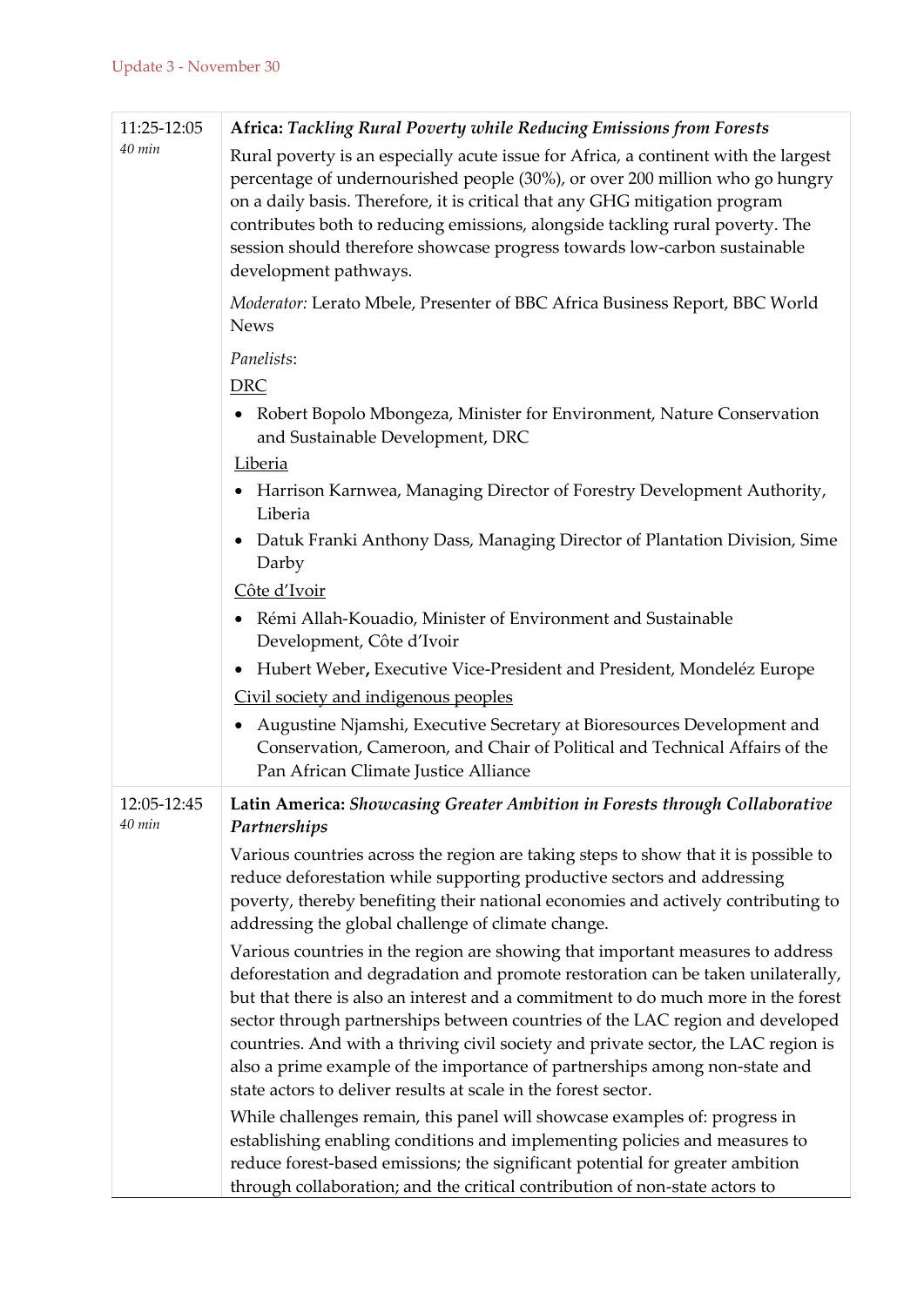|                       | advancing this joint agenda.                                                                                                                                                                                                                                                                                                                                                                                                                                                                                                                                                                                                                                                                         |
|-----------------------|------------------------------------------------------------------------------------------------------------------------------------------------------------------------------------------------------------------------------------------------------------------------------------------------------------------------------------------------------------------------------------------------------------------------------------------------------------------------------------------------------------------------------------------------------------------------------------------------------------------------------------------------------------------------------------------------------|
|                       | Moderator: Rosa María Vidal, Governors' Climate & Forests Fund (GCF Fund)                                                                                                                                                                                                                                                                                                                                                                                                                                                                                                                                                                                                                            |
|                       | Panelists:                                                                                                                                                                                                                                                                                                                                                                                                                                                                                                                                                                                                                                                                                           |
|                       | Peru                                                                                                                                                                                                                                                                                                                                                                                                                                                                                                                                                                                                                                                                                                 |
|                       | Manuel Pulgar-Vidal, Minister of State for Environment                                                                                                                                                                                                                                                                                                                                                                                                                                                                                                                                                                                                                                               |
|                       | Henderson Rengifo, National President of AIDESEP (Indigenous Peoples<br>Organization)                                                                                                                                                                                                                                                                                                                                                                                                                                                                                                                                                                                                                |
|                       | <b>Paraguay</b>                                                                                                                                                                                                                                                                                                                                                                                                                                                                                                                                                                                                                                                                                      |
|                       | Rolando de Barros Barreto, Minister Secretary of the Environment (SEAM)                                                                                                                                                                                                                                                                                                                                                                                                                                                                                                                                                                                                                              |
|                       | James Spalding, Director General, Itaipu Binational                                                                                                                                                                                                                                                                                                                                                                                                                                                                                                                                                                                                                                                  |
|                       | Colombia                                                                                                                                                                                                                                                                                                                                                                                                                                                                                                                                                                                                                                                                                             |
|                       | Gabriel Vallejo, Minister of Environment and Sustainable Development                                                                                                                                                                                                                                                                                                                                                                                                                                                                                                                                                                                                                                 |
|                       | Guatemala                                                                                                                                                                                                                                                                                                                                                                                                                                                                                                                                                                                                                                                                                            |
|                       | Carlos Renaldo Bonilla, REDD+ National Coordinator, Ministry of<br><b>Environment and Natural Resources of Guatemala</b>                                                                                                                                                                                                                                                                                                                                                                                                                                                                                                                                                                             |
|                       | México                                                                                                                                                                                                                                                                                                                                                                                                                                                                                                                                                                                                                                                                                               |
|                       | Jorge Rescala Perez, Director General, National Forest Commission<br>(CONAFOR) of Mexico                                                                                                                                                                                                                                                                                                                                                                                                                                                                                                                                                                                                             |
|                       | Where are we going? A vision for future collaborative action                                                                                                                                                                                                                                                                                                                                                                                                                                                                                                                                                                                                                                         |
| 12:50-13:35<br>45 min | Global Action: Getting to Scale - Building Effective Global Partnerships for<br><b>Development Without Deforestation</b>                                                                                                                                                                                                                                                                                                                                                                                                                                                                                                                                                                             |
|                       | Forests play a key role for the climate and ecosystems, but also people and<br>economies. Over the past years, there has been remarkable progress on<br>commitments for deforestation-free supply chains. For example, the New York<br>Declaration on Forests in 2014 saw about 180 nations, companies, indigenous<br>people and other organizations committed to halve deforestation by 2020 and<br>stop it by 2030, while at the same achieving ambitious reforestation and forest<br>restoration targets. Looking ahead, the questions of implementation and scale<br>are key and effective implementation will require coordination and alignment of<br>market, financial and policy incentives. |
|                       | Multi-stakeholder partnerships can catalyze implementation of commitments at<br>scale and at an accelerated pace. The panel will offer a vision for the future of<br>collaborative action to deliver development while protection tropical forests of<br>the action agenda.                                                                                                                                                                                                                                                                                                                                                                                                                          |
|                       | This Session will offer a vision for the future and in particular how action-                                                                                                                                                                                                                                                                                                                                                                                                                                                                                                                                                                                                                        |
|                       | oriented public-private partnerships can realize forest protection at scale while<br>meeting increased demand for forest commodities, improving the livelihoods of<br>rural communities and respecting the rights of indigenous peoples. Panelists will<br>make/reaffirm commitments that are key to driving progress and public-private<br>partnerships, and to providing the needed signals to the international<br>community that climate ambition can be ratchet up in the years following Paris                                                                                                                                                                                                 |
|                       | Moderator: Marisol Argueta de Barillas, Head of Latin America, World Economic                                                                                                                                                                                                                                                                                                                                                                                                                                                                                                                                                                                                                        |